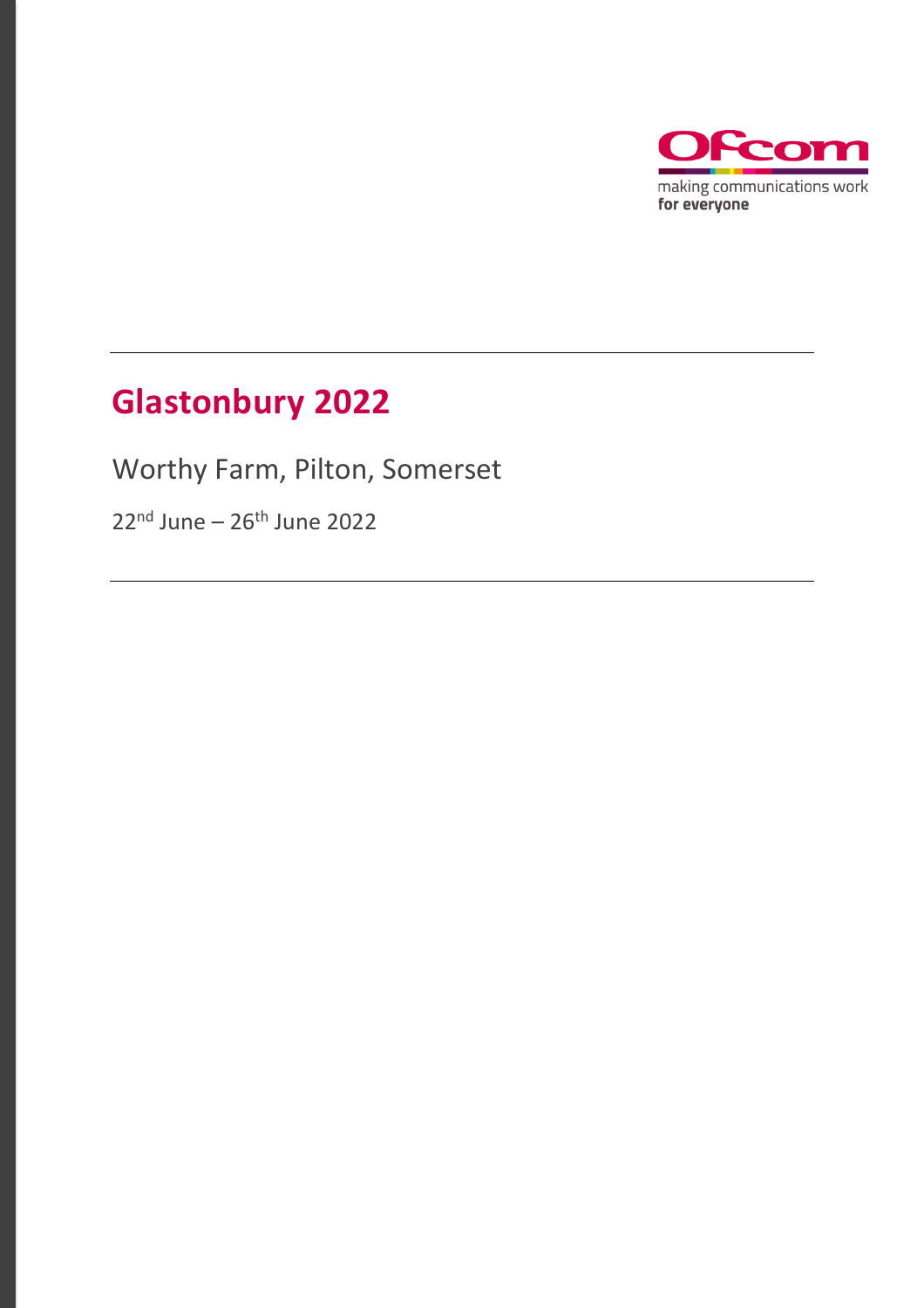### Introduction

Glastonbury festival is the biggest event of the PMSE calendar in terms of allocations made. Returning to Worthy Farm in Pilton, the festival requires extensive co-ordination of wireless systems for acts and broadcasters across the site. Ticketing, organisation and accreditation for the event is the responsibility of Glastonbury Festivals.

Des Vitalis will be leading the coordination and licensing for Glastonbury Festival 2022.



Des Vitalis

On the following pages you will find information relating to Glastonbury which we hope you find useful. This information highlights each stage of the Major Event process from applying through to go live at the event. If there is any additional information you need then please do not hesitate to contact Des, who will be happy to help.

Our office contact details are

+44 (0) 207 981 3803 or emai[l pmse@Ofcom.org.uk](mailto:pmse@arqiva.com)

During the event, Des can be contacted on

+44 (0) 7595 089 421 or email des.vitalis@ofcom.org.uk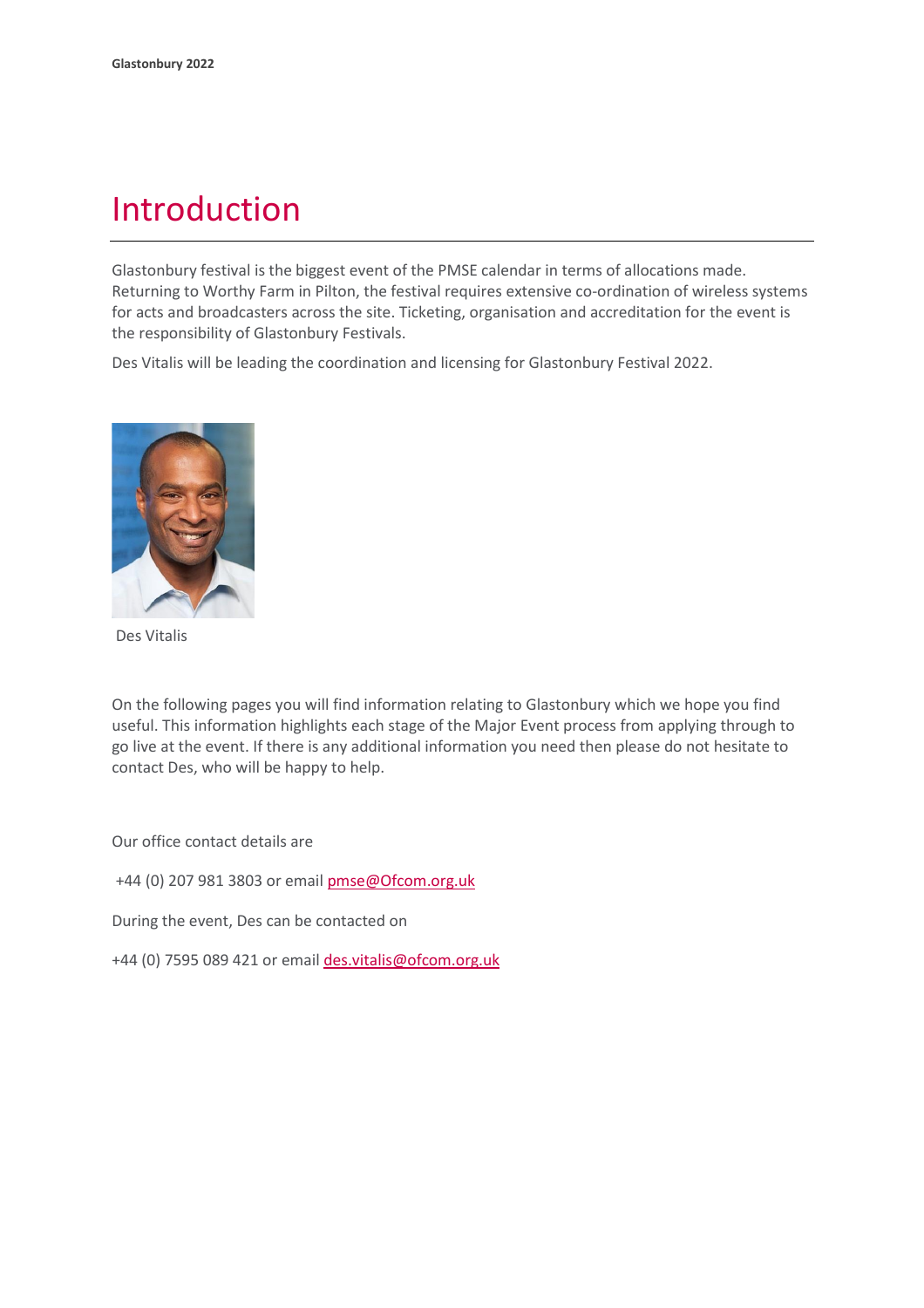### **Contents**

#### **Section**

| 1. Application Process        | 1        |
|-------------------------------|----------|
| 2. Coordination and Licensing | 3        |
| 3. Event Time                 | $\Delta$ |
| 4. Useful Contacts            | 5        |
|                               |          |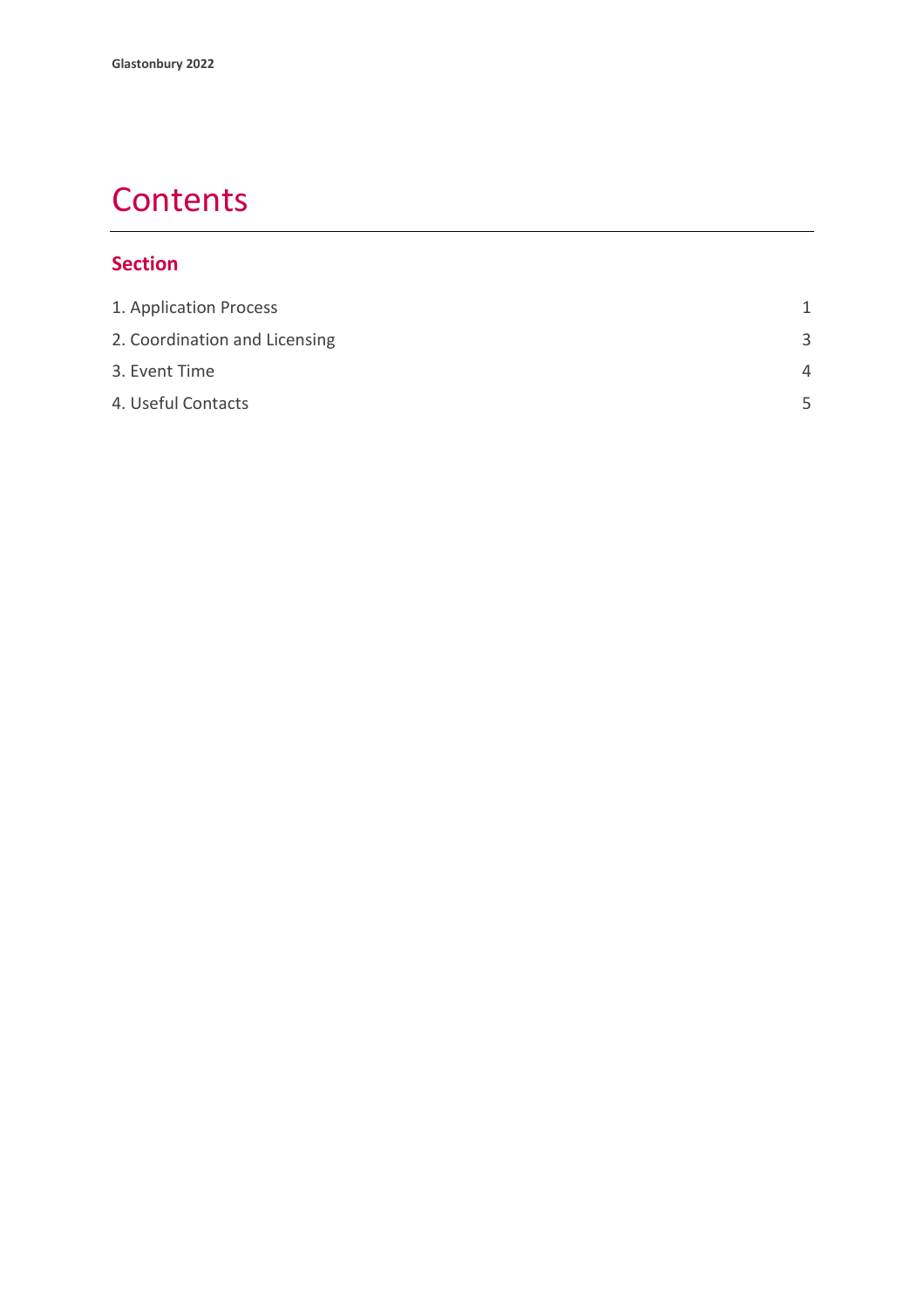### <span id="page-3-0"></span>1. Application Process

#### **Submit your completed application form to Ofcom PMSE by 6th May 2022**



**We aim to issue licences (where applications have been received within the stated time periods) on or before the 10th June 2022**



#### **Payment MUST be received before the start of the event, otherwise you will not be licensed to use frequencies.**

We accept Debit/Credit Cards and Bank Transfers or can take payment from existing carnets. *Please note that Ofcom PMSE are unable to accept payments made by AMEX.*

As Glastonbury is designated a Major Event, applications for frequencies will not be subject to Ofcom PMSE's usual three-day turnaround rule. All frequency applications will be collated and worked on at the same time in order to achieve the best frequency allocation plan.

Applications can be submitted via the online Event application process, or by submitting an application form via email. All application forms are downloadable from the Ofcom PMSE website. You will receive a confirmation receipt once your application has been successfully submitted.

Once applications have been reviewed, applicants will be contacted directly regarding any immediate concerns surrounding their individual requirements, or if any relevant information has been omitted.

Key information to include is as follows:

- Names of the act/broadcaster the application is relevant to
- Specific stage/alternative location of use
- Dates and times of use including any sound checks
- The number and type of systems required (Microphone/IEM etc.)
- The tuning capabilities of the kit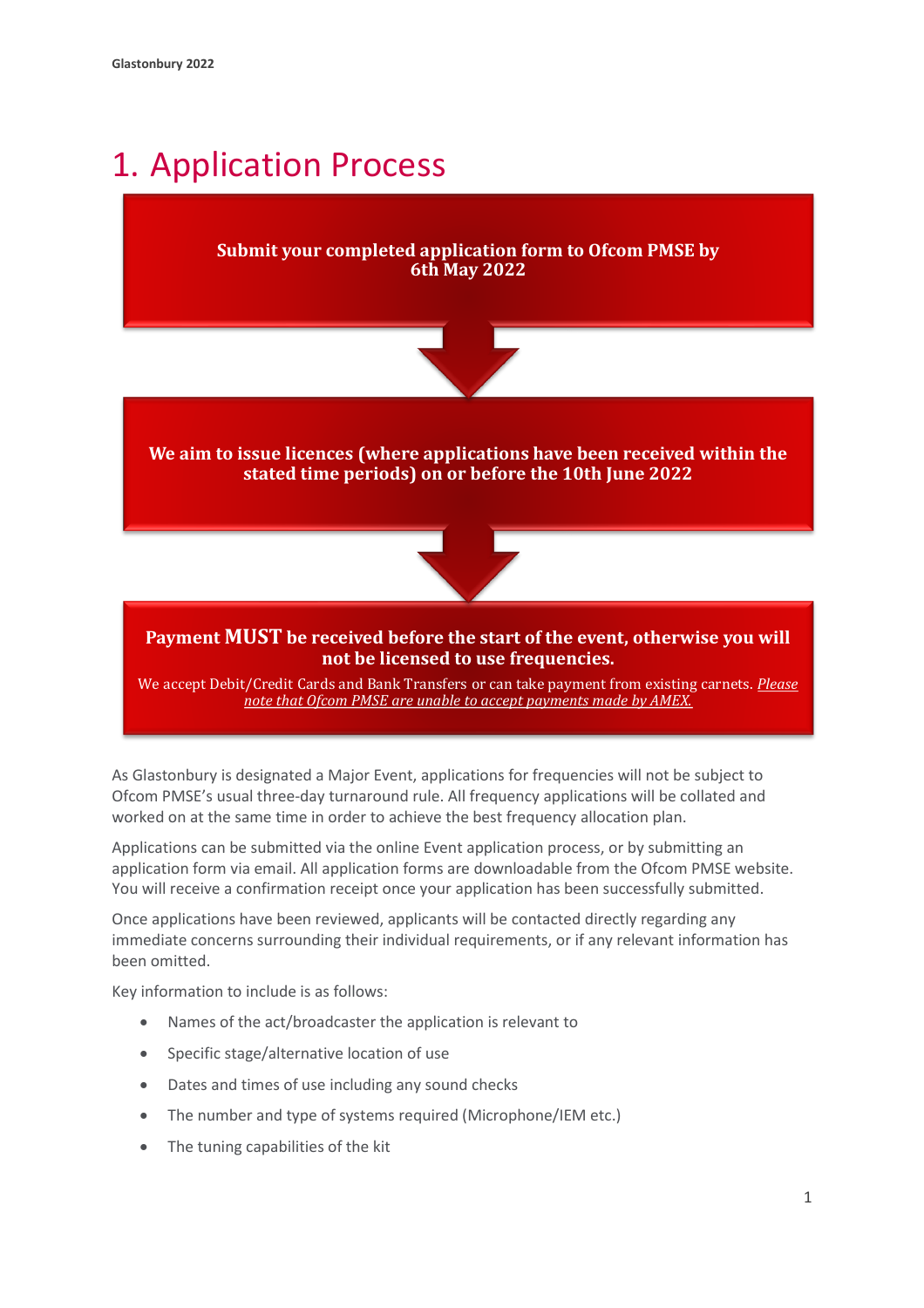• Any relevant technical details surrounding the equipment, its setup and how it is being used

Such information can be included on the application form or an accompanying email.

The cut off point for these applications is **6 th May 2022**; it is advisable to submit requirements as soon as possible to allow sufficient time for coordination and licensing. Applications we receive after this date may not be accommodated as required.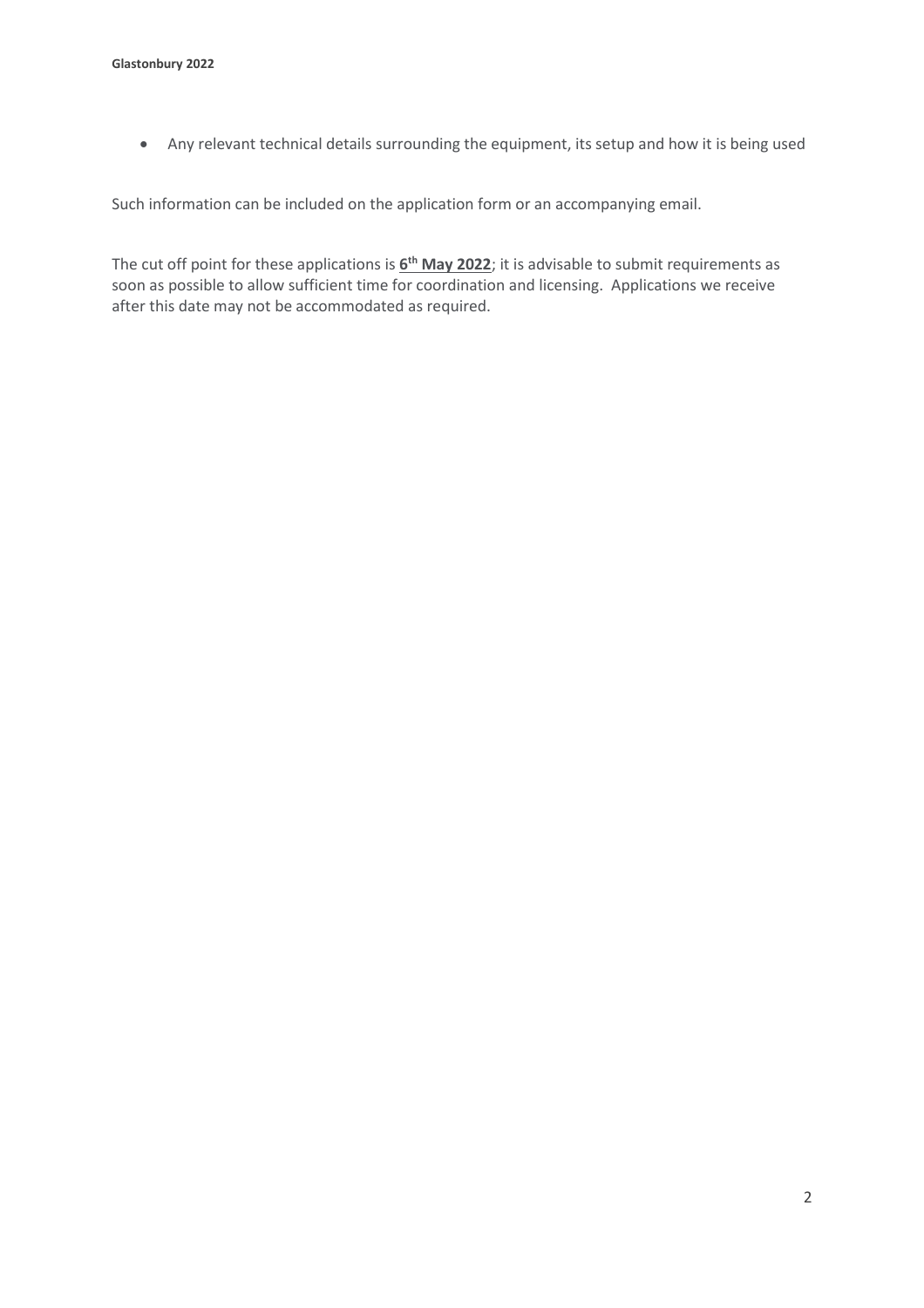# <span id="page-5-0"></span>2. Coordination and Licensing

#### **General Information**

There will be high demand for microphone and IEM frequencies for Glastonbury, but PMSE will endeavor to satisfy all requirements. The main areas of concentrated spectrum use will be the stages; therefore, it is vital from a coordination perspective that all relevant information is included on application forms; this includes the precise location of talkback antennas. If the locations of talkback antennas are not provided, PMSE will call to obtain this information, which may delay the process.

Information key to the coordination process includes:

- The number of wireless microphones, IEMs and talkback systems and cameras required
- The frequency range that equipment will tune across (greater flexibility will aid the coordination process)
- The act's name, stage, date and time of performance
- The location of wireless talkback antennas within the grounds

Such information can be included on the application form or an accompanying email.

The use of wireless microphones and IEMs is restricted throughout the UK due to Digital TV carrier signals. The list of available TV channels for these venues can be found on the UHF Mic Planner via the Login page. The availability of these frequencies will be limited due to other licensed users nearby and the digital footprint. You may want to consult this tool before applying.

When Licences have been processed, a secure payment link will be emailed to the applicant. Once confirmation of payment has been received, the Licence will be issued and emailed to the applicant.

We aim to issue licences (where applications have been received within the stated time periods) on or before the **10th June 2022**, allowing sufficient time for equipment to be retuned or programmed if necessary.

#### **Payment and Licence Documents**

It is imperative that we receive payment before your licence is scheduled to start so we can issue your licence documents. To help with this we accept Debit/Credit Cards and Bank Transfers or can take payment from existing carnets. When paying by debit/credit card you will receive a secure payment link to your email address. Your licensing documentation will be dispatched upon receipt of payment. *Please note that Ofcom PMSE are unable to accept payments made by AMEX.*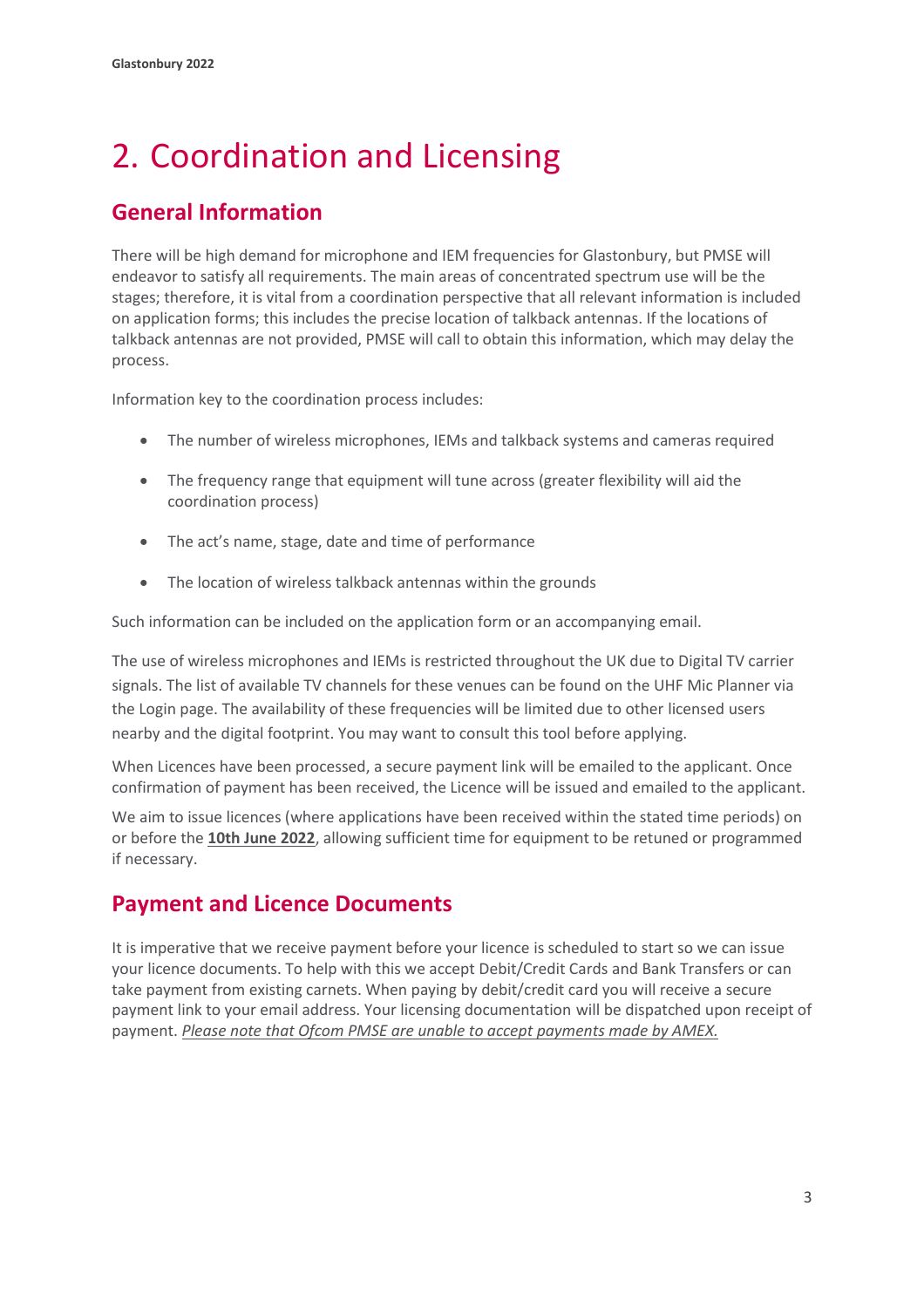## <span id="page-6-0"></span>3. Event Time

During the event it is imperative that all frequencies are used within the terms and conditions of the Licence held. This includes transmission of frequencies only during the times and dates stated on the Licence, not exceeding the designated maximum power, transmitting frequencies only from the location specified on the Licence or as discussed with the Event Coordinator.

If interference is experienced during the event the Event Coordinator will be available to assist during office hours by way of investigating the possible cause of the interference. If the cause is identified the necessary steps will be taken. If interference occurs outside of office hours the Emergency Coordinator will be able to assist and contact details are available in section 4.